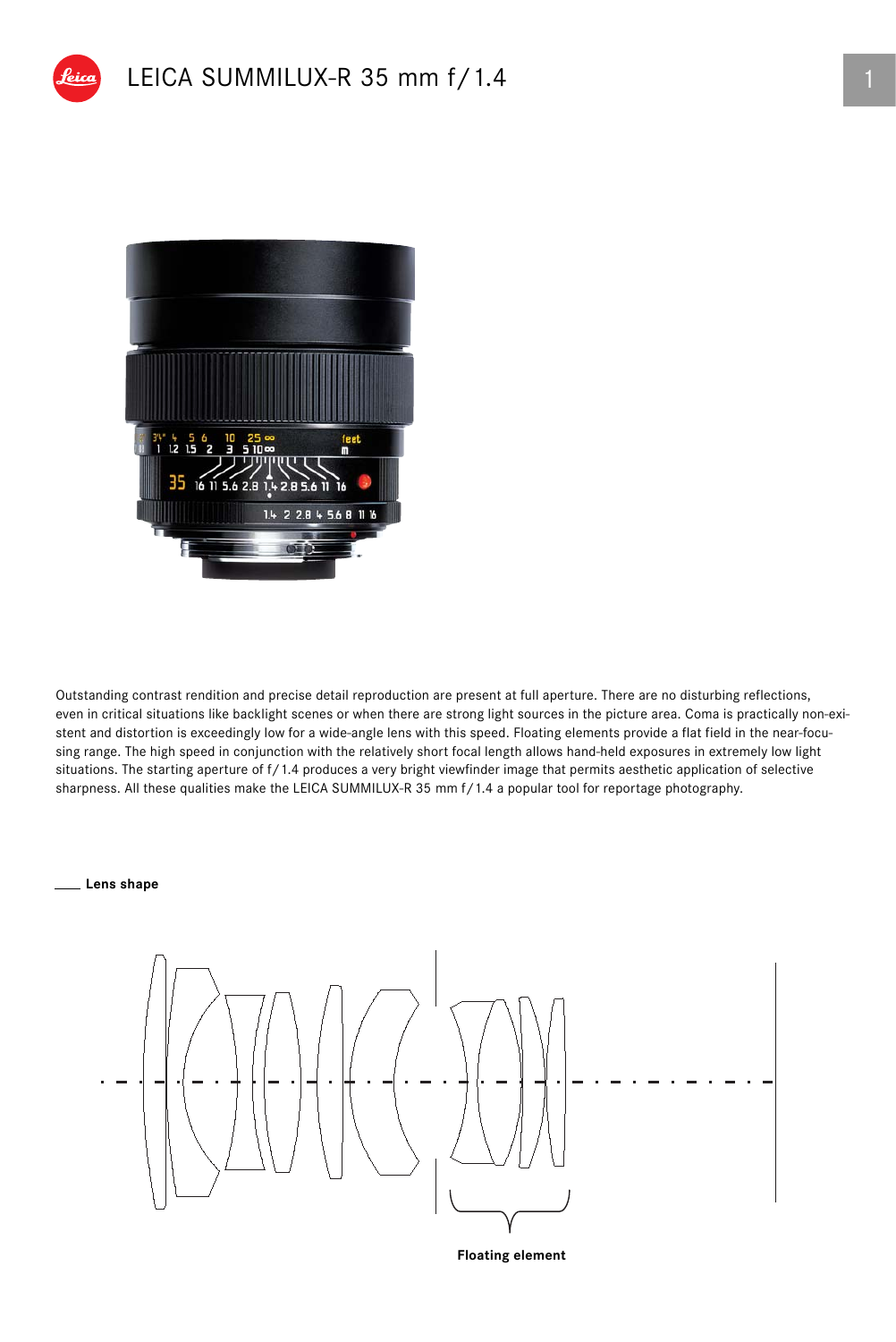

**Engineering drawing**

| Technical Data                                 |                                                                                                     |  |  |  |  |
|------------------------------------------------|-----------------------------------------------------------------------------------------------------|--|--|--|--|
| Angle of view (diagonal, horizontal, vertical) | $63^{\circ}$ , $54^{\circ}$ , $38^{\circ}$                                                          |  |  |  |  |
| Optical design                                 | Number of elements / groups: 10 / 9                                                                 |  |  |  |  |
|                                                | Focal length: 35.9 mm                                                                               |  |  |  |  |
|                                                | <b>Entrance pupil:</b> 32.6 mm (related to the first lens surface in light direction)               |  |  |  |  |
|                                                | <b>Focusing range:</b> 0.5 m to Infinity                                                            |  |  |  |  |
| <b>Distance setting</b>                        | Scale: Combined meter/feet-increments                                                               |  |  |  |  |
|                                                | Smallest object field: 266 mm x 399 mm                                                              |  |  |  |  |
|                                                | Highest reproduction ratio: 1:11                                                                    |  |  |  |  |
| Diaphragm                                      | Setting / Type: Preset diaphragm with clickstops (including half values), Fully automatic diaphragm |  |  |  |  |
|                                                | <b>Smallest aperture:</b> f/16                                                                      |  |  |  |  |
| <b>Bayonet</b>                                 | LEICA R quick-change bayonet for LEICA R3 to LEICA R9 with mechanical, and, for LEICA R8/R9,        |  |  |  |  |
|                                                | additional electronic exposure control                                                              |  |  |  |  |
| Filter (type)                                  | Internal thread for screw-in type filters E 67                                                      |  |  |  |  |
| Lens hood                                      | Built-in, telescopic                                                                                |  |  |  |  |
| Dimensions and weight                          | Length: 76 mm                                                                                       |  |  |  |  |
|                                                | Largest diameter: 75 mm                                                                             |  |  |  |  |
|                                                | <b>Weight:</b> approx. $685$ g                                                                      |  |  |  |  |
|                                                |                                                                                                     |  |  |  |  |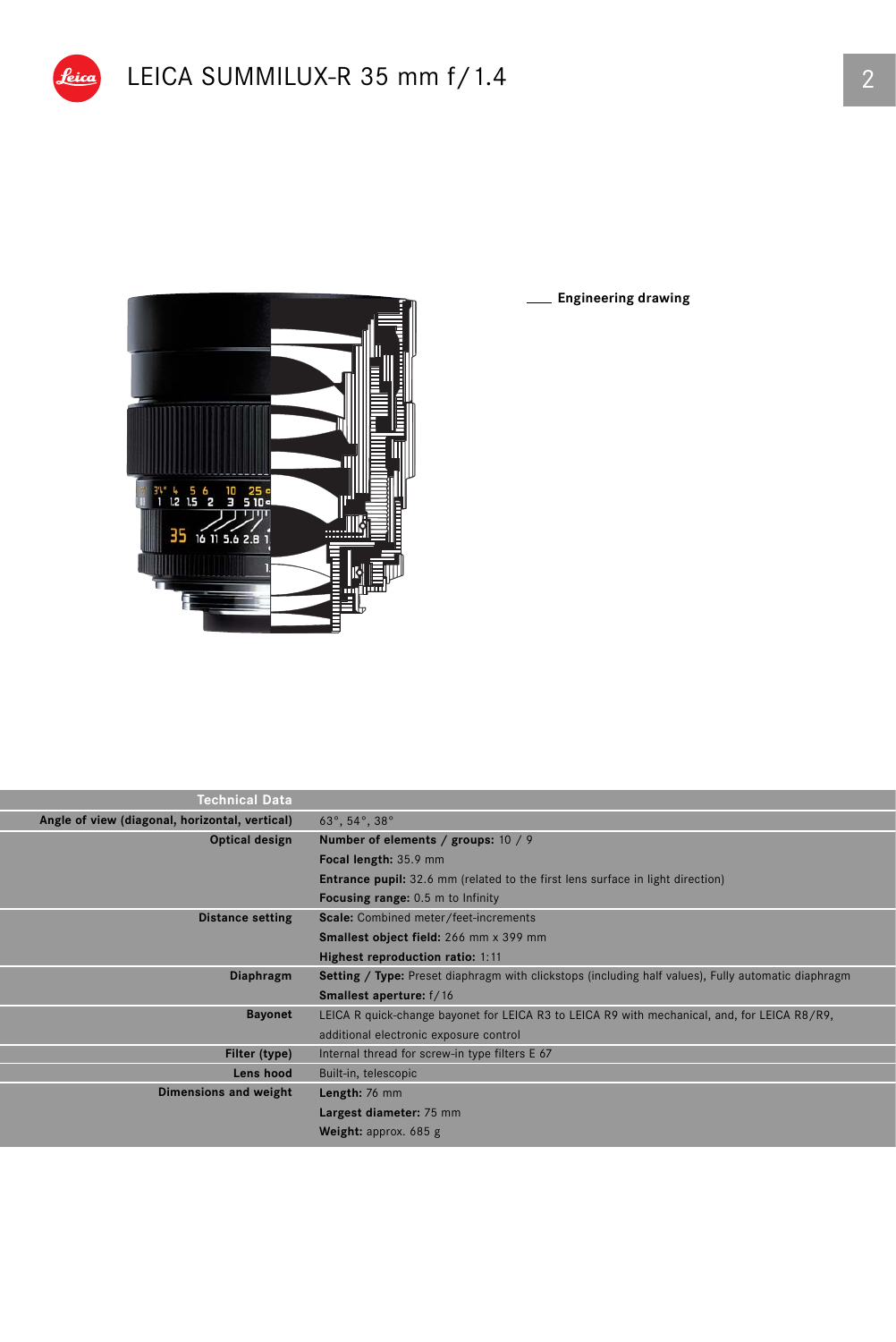## **MTF graphs**







The MTF is indicated both at full aperture and at f/5.6 at long taking distances (infinity). Shown is the contrast in percentage for 5, 10, 20 and 40 lp/mm accross the height of the 35 mm film format, for tangential (dotted line) and sagittal (solid line) structures, in white light. The 5 and 10 lp/mm will give an indication regarding the contrast ratio for large object structures.The 20 and 40 lp/mm records the resolution of finer and finest object structures.

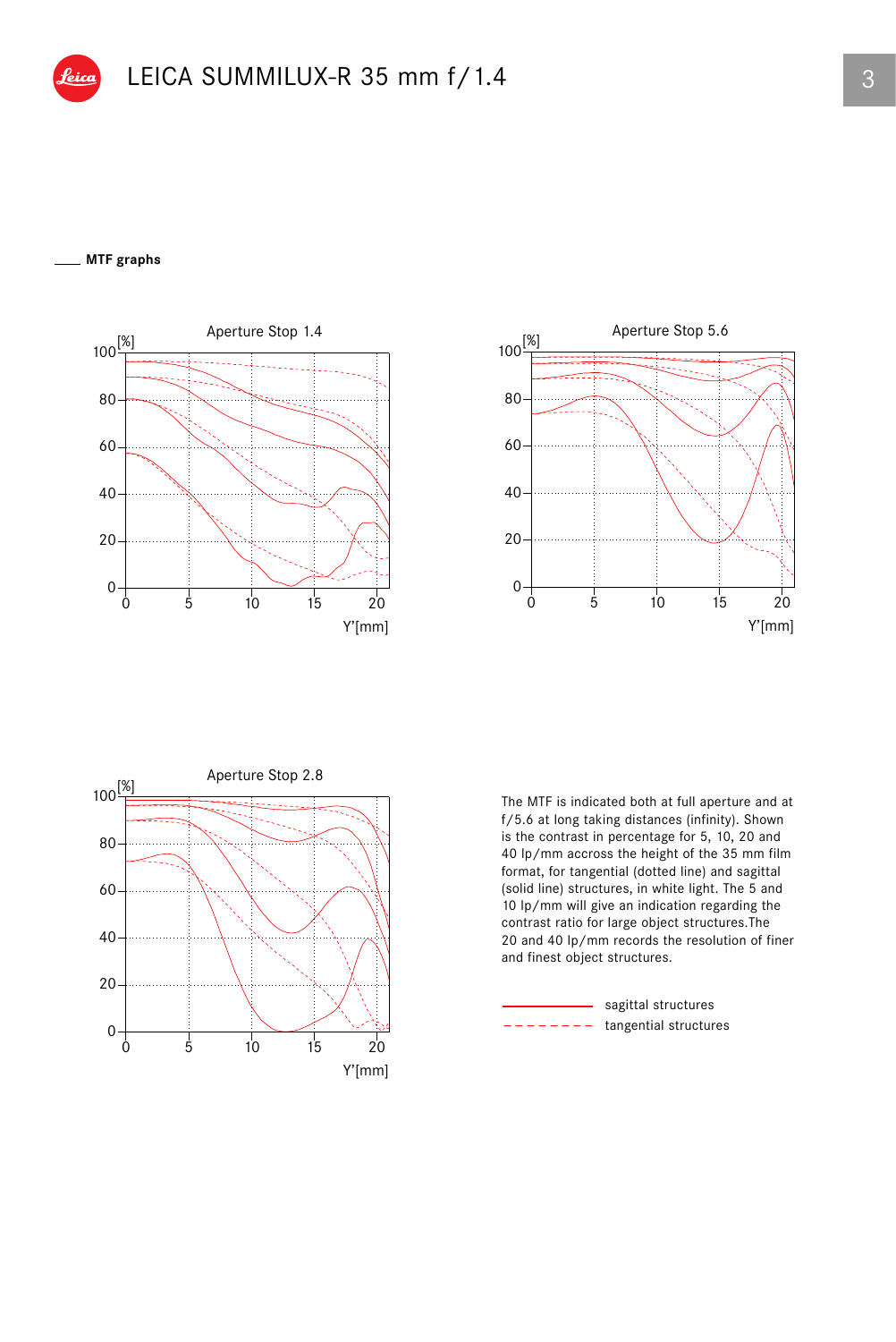## **Distortion**



Effective Distortion



**Vignetting**



Distortion is the deviation of the real image height (in the picture) from the ideal image height. The relative distortion is the percentage deviation. The ideal image height results from the object height and the magnification. The image height of 21.6mm is the radial distance between the edge and the middle of the image field for the format 24mm x 36mm. The graph of the effective distortion illustrates the appearance of straight horizontal and vertical lines in the picture.

Vignetting is a continous decrease of the illumination to the edges of the image field. The graph shows the percentage lost of illumination over the image height. 100% means no vignetting.

 $------$  tangential structures - sagittal structures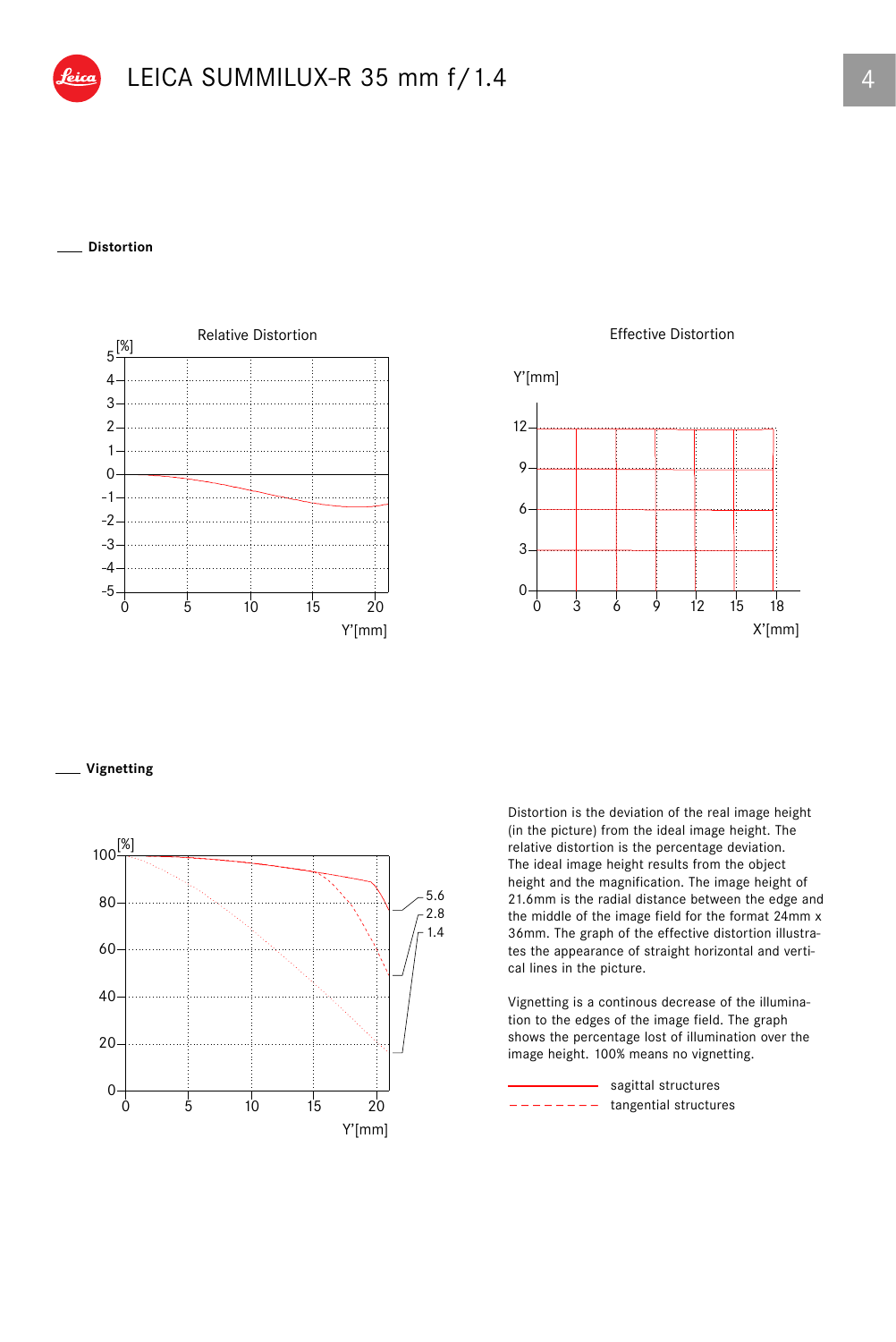

Depth of field table

|                            |                | Aperture Stop    |                       |                  |                  |                  |                  |                  |                  |            |
|----------------------------|----------------|------------------|-----------------------|------------------|------------------|------------------|------------------|------------------|------------------|------------|
|                            |                | 1,4              | $\mathbf{2}^{\prime}$ | 2,8              | 4                | 5,6              | 8                | 11               | 16               |            |
|                            | 0,5            | $0,494 - 0,507$  | $0,491 - 0,509$       | $0,488 - 0,513$  | $0,483 - 0,519$  | $0,477 - 0,526$  | $0,467 - 0,539$  | $0,456 - 0,555$  | $0,439 - 0,586$  | 1/11,1     |
|                            | 0,6            | $0,590 - 0,610$  | $0,587 - 0,614$       | $0,582 - 0,620$  | $0,574 - 0,629$  | $0,564 - 0,641$  | $0,551 - 0,661$  | $0,534 - 0,688$  | $0,510 - 0,739$  | 1/13,9     |
|                            | 0,7            | $0,686 - 0,714$  | $0,681 - 0,720$       | $0,674 - 0,729$  | $0,663 - 0,742$  | $0,650 - 0,760$  | $0,631 - 0,789$  | $0,609 - 0,830$  | $0,576 - 0,909$  | 1/16,7     |
| Ξ                          | 0,8            | $0,781 - 0,820$  | $0,775 - 0,827$       | $0,765 - 0,839$  | $0,751 - 0,857$  | $0,733 - 0,882$  | $0,708 - 0,924$  | $0,679 - 0,982$  | $0,637 - 1,099$  | 1/19,4     |
| ğ<br>Settir<br>eg<br>Dista |                | $0,970 - 1,032$  | $0,959 - 1,045$       | $0,943 - 1,065$  | $0,921 - 1,095$  | $0,893 - 1,139$  | $0,855 - 1,212$  | $0,812 - 1,320$  | $0,750 - 1,552$  | 1/25,0     |
|                            | 1,2            | $1,156 - 1,248$  | $1,140 - 1,268$       | $1,117 - 1,297$  | $1,085 - 1,344$  | $1,046 - 1,413$  | $0,992 - 1,531$  | $0,933 - 1,713$  | $0,849 - 2,142$  | 1/30,6     |
|                            | 1,5            | 1,429 - 1,579    | $1,404 - 1,611$       | 1,369 - 1,660    | 1,321 - 1,740    | 1,261 - 1,861    | $1,181 - 2,079$  | $1,096 - 2,440$  | $0,980 - 3,458$  | 1/38,9     |
|                            | $\overline{2}$ | $1,873 - 2,147$  | 1,829 - 2,208         | 1,769 - 2,305    | $1,686 - 2,467$  | 1,587 - 2,725    | $1,460 - 3,237$  | $1,328 - 4,243$  | $1,157 - 8,966$  | 1/52,8     |
|                            | 3              | $2,716 - 3,353$  | $2,622 - 3,510$       | $2,497 - 3,769$  | $2,330 - 4,238$  | $2,141 - 5,089$  | $1,910 - 7,305$  | $1,686 - 16,25$  | $1,413 - \infty$ | 1/80,6     |
|                            | 5              | $4,243 - 6,093$  | $4,014 - 6,646$       | $3,722 - 7,662$  | $3,357 - 9,953$  | $2,970 - 16,62$  | $2,536 - \infty$ | $2,148 - \infty$ | $1.717 - \infty$ | 1/136      |
|                            | 10             | 7,340 - 15,74    | $6,670 - 20,14$       | $5.889 - 34.05$  | $5.012 - \infty$ | $4.186 - \infty$ | $3.362 - \infty$ | $2,704 - \infty$ | $2,047 - \infty$ | 1/275      |
|                            | $\infty$       | $27,17 - \infty$ | $19,72 - \infty$      | $14,10 - \infty$ | $9,891 - \infty$ | $7,087 - \infty$ | $4,985 - \infty$ | $3,648 - \infty$ | $2,533 - \infty$ | $1/\infty$ |



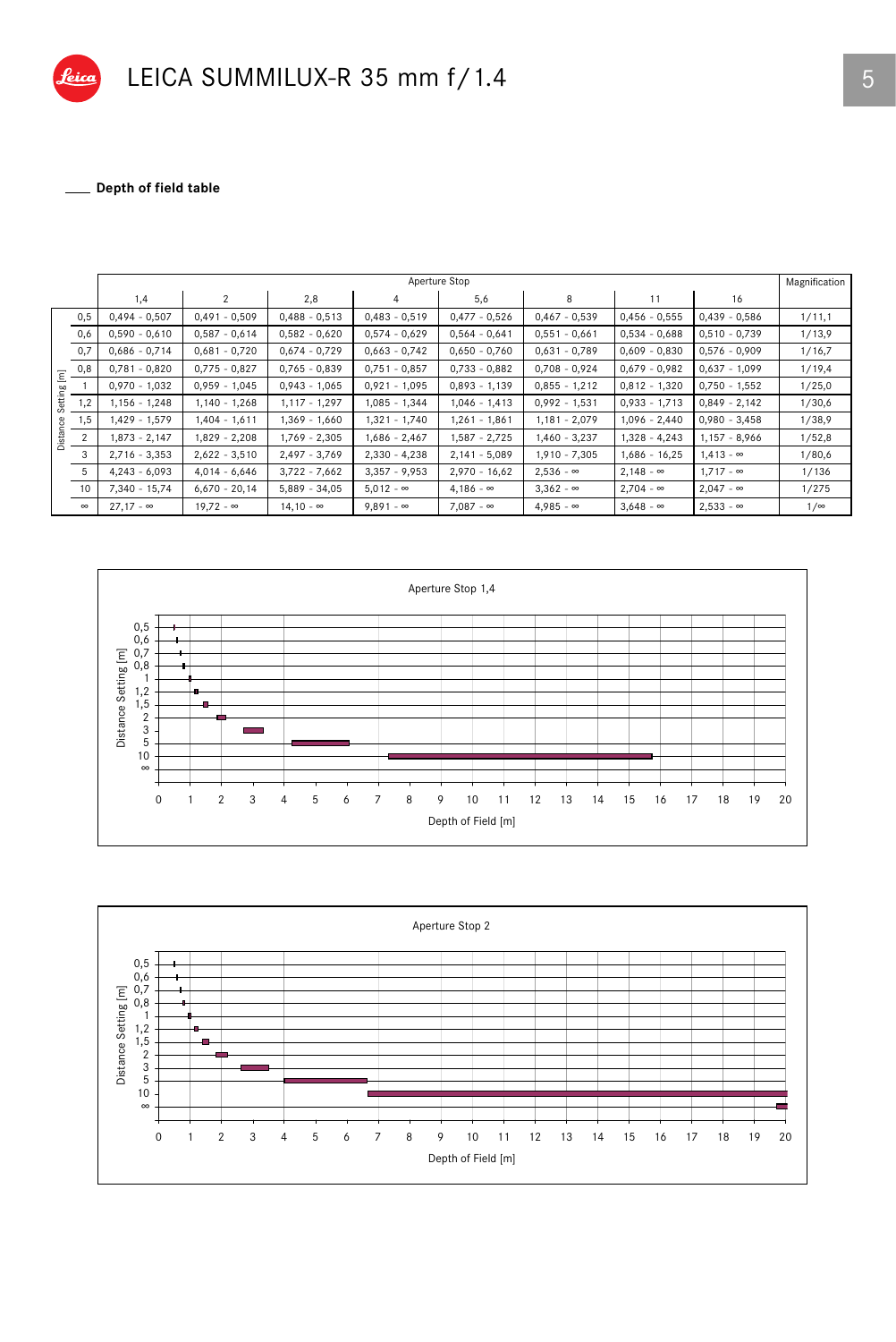